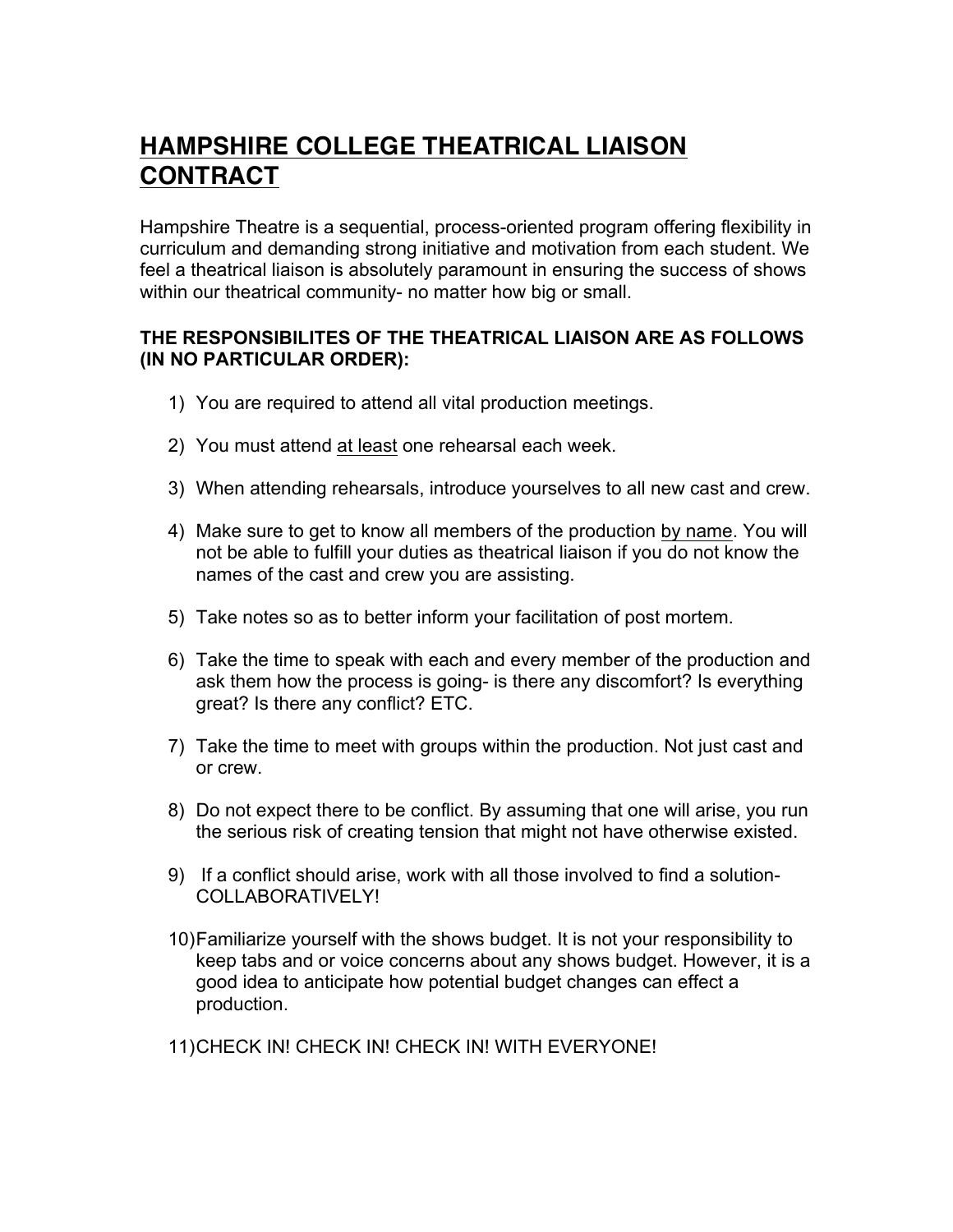- 12)Make yourself available. Give up-to-date contact information to the cast and crew.
- 13)Make it clear that any member of the cast and or crew may contact you in private.
- 14) Make sure to familiarize yourself with the current space policies and contracts.
- 15) Be aware of your role as a liaison- you are there to assist in the success of a production. You are not there to add artistic input.
- 16) Report to Hampshire College's Theater Board weekly.
- 17) ATTEND THE SHOW! This is mandatory!
- 18) Meet with all members of the production after each run.
- 19) Inform directors, slot agents, producers, and production managers that they can and should meet with Hampshire College theater's faculty and staff after the completed run of their show. This is not mandatory, but heavily encouraged.
- 20) In preparation for post mortem, read through past post mortem notes. This will assist you in understanding what has and hasn't worked in the past.
- 21) Lead post mortem in a responsible and time-conscious manner. Remember, the main goal of post mortem is to reflect on the process of the production. It is not a time to reminisce about how awesome and or awful everyone was during the duration of the production.
- 22) If tension and or conflict should arise during a post mortem- attempt to diffuse the situation. Do not encourage angry discourse- but conversely, do not censor.

By signing this contract you are agreeing to engage responsibly with your responsibilities. If you do not do so, you will be required to meet with Hampshire College's Theater Board. If the board feels you have are unable to fulfill your responsibilities, your position as liaison will be filled by someone who can better assist the production at hand.

| N/ |  |  |
|----|--|--|
|    |  |  |